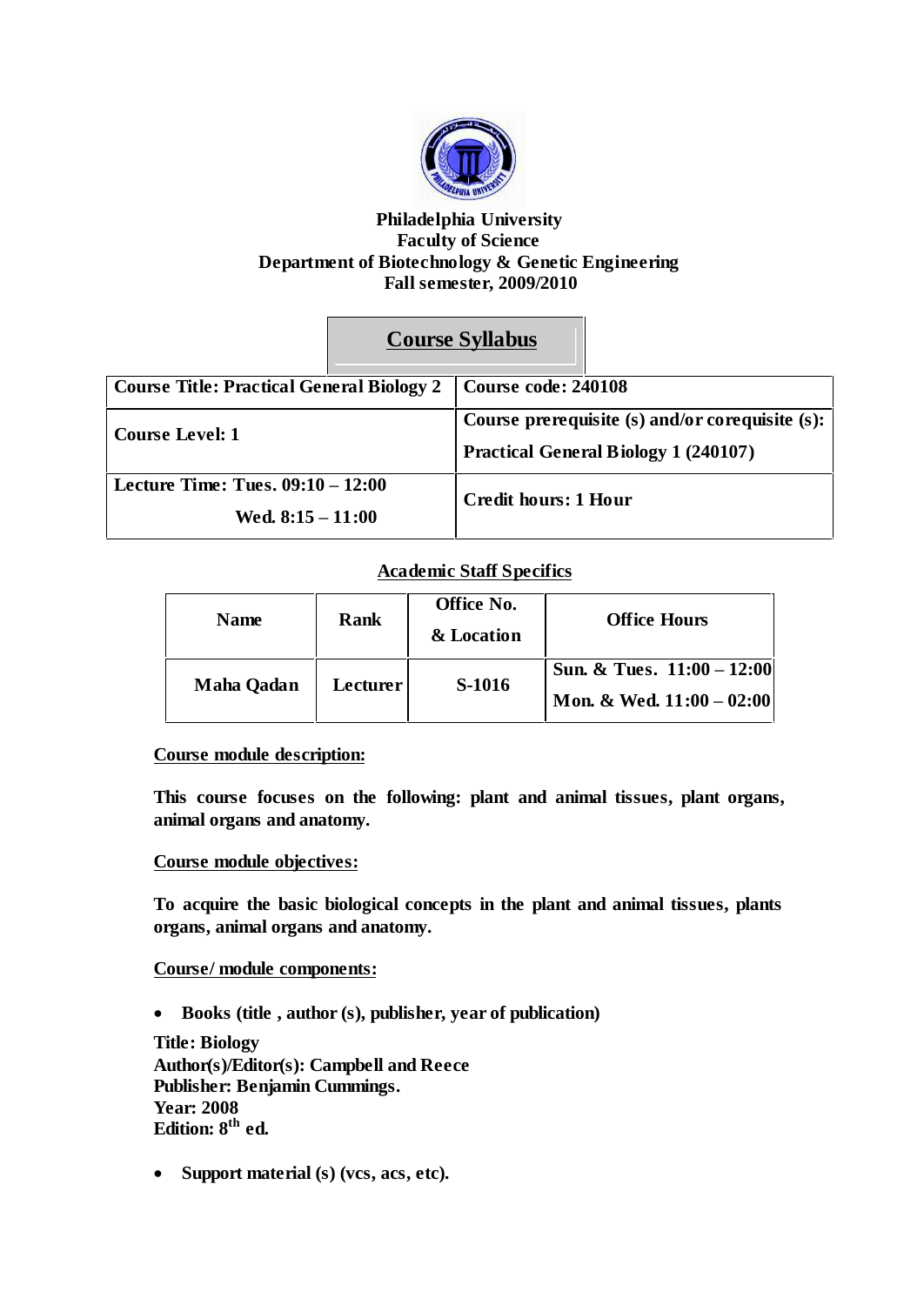- **Study guide (s) (if applicable)**
- **Homework and laboratory guide (s) if (applicable).**

**Teaching methods:**

- **Lectures, discussion groups, tutorials, problem solving, debates, etc.**
- **The use of microscopical slides, illustration with models, educational animations and movies.**
- **The use of the free website provided by the publisher over the internet.**

**Learning outcomes:**

- **Knowledge and understanding At the end of this module, students will be able to gain knowledge about:**
- **- the various fundamental biological concepts**
- **- the functional relationships at all levels of organization in animal and plant bodies**
- **the anatomy of the various organs and systems of plants and animals**
- **Cognitive skills (thinking and analysis). At the end of this module, students will be able to develop their intellectual skills through understanding the concepts of biology and formulating questions and thinking of the appropriate answers to their questions.**
- **Communication skills (personal and academic).**
	- **At the end of this module, students will be able to develop personal communication skills through participating in open-discussions with their colleagues and instructors.**
- **Practical and subject specific skills (Transferable Skills). At the end of this module, students will be able to:**
- **- improve their ability to search for information using various communication settings.**
- **- improve their ability to analyze data based on their understanding to the basic biological concepts.**
- **- benefit from all supplementary material provided with the textbook**

#### **Assessment instruments**

- **Short reports and/ or presentations, and/ or Short research projects**
- **•** Ouizzes.
- **Home works**
- **Final examination: 50 marks**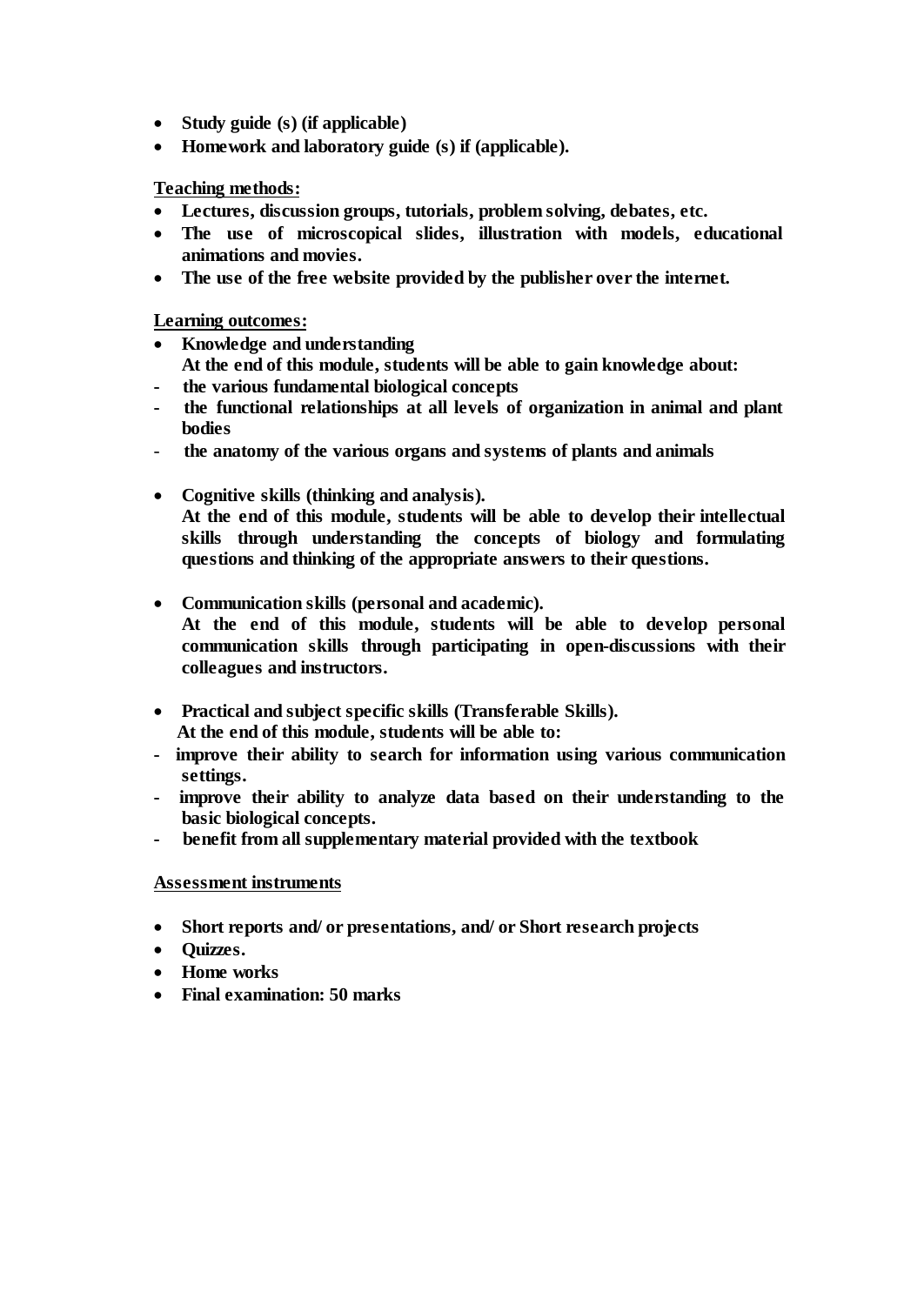| <b>Allocation of Marks</b>                |             |  |
|-------------------------------------------|-------------|--|
| <b>Assessment Instruments</b>             | <b>Mark</b> |  |
| Mid-Term Exam<br>30                       |             |  |
| Final examination:                        | 50          |  |
| Reports, research projects, Quizzes, Home | 20          |  |
| works, Projects                           |             |  |
| Total                                     | <b>100</b>  |  |

#### **Documentation and academic honesty**

- **Documentation style (with illustrative examples)**
- **Protection by copyright**
- **Avoiding plagiarism.**

#### **Expected workload:**

**On average students need to spend 2 hours of study and preparation for each laboratory (i.e. 3 hours lab).**

#### **Attendance policy:**

**Absence from lectures and/or tutorials shall not exceed 15%. Students who exceed the 15% limit without a medical or emergency excuse acceptable to and approved by the Dean of the relevant college/faculty shall not be allowed to take the final examination and shall receive a mark of zero for the course. If the excuse is approved by the Dean, the student shall be considered to have withdrawn from the course.**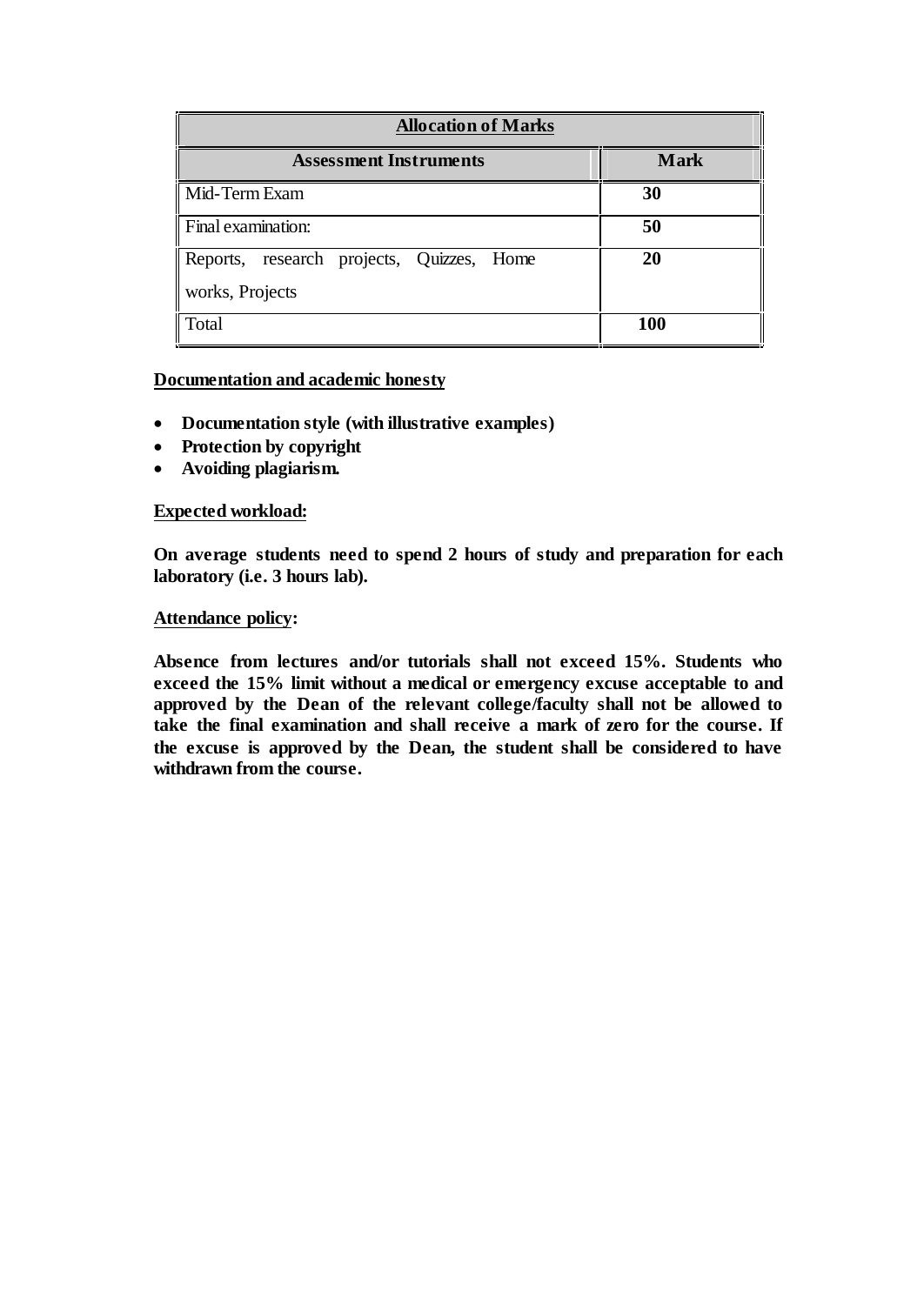| <b>Week</b><br>No. | Lab<br>No.     | <b>Topic</b>                                                                                                                                                                                                                                 |
|--------------------|----------------|----------------------------------------------------------------------------------------------------------------------------------------------------------------------------------------------------------------------------------------------|
| 1                  | 1              | Plant Diversity (1)<br>$\bullet$                                                                                                                                                                                                             |
|                    |                | 1. Non-vascular plants<br>- Hepatophytes (e.g. Marchantia)<br>2. Vascular plants (Seedless vascular plants)<br>- Pterophytes (e.g. Ferns)                                                                                                    |
| $\overline{c}$     | $\overline{c}$ | • Plant Diversity (2)                                                                                                                                                                                                                        |
|                    |                | 3. Vascular plants (Seed plants)<br>Gymnosperms (e.g. Pinus)<br>Angiosperms:<br>- Dicot plants: Morphology of leaves, seeds,<br>flowers, and roots.<br>Monocot plants: Morphology of leaves, seeds,<br>$\blacksquare$<br>flowers, and roots. |
| 3                  | 3              | • Plant Anatomy                                                                                                                                                                                                                              |
|                    |                | <b>Plant tissues (Sections and Models):</b><br>1. Stem (Dicot and Monocot)<br>2. Root (Dicot and Monocot)<br>3. Leaf (Dicot and Monocot)<br>4. Woody stem                                                                                    |
| 4                  | 4              | <b>Plant Physiology</b><br>$\bullet$                                                                                                                                                                                                         |
|                    |                |                                                                                                                                                                                                                                              |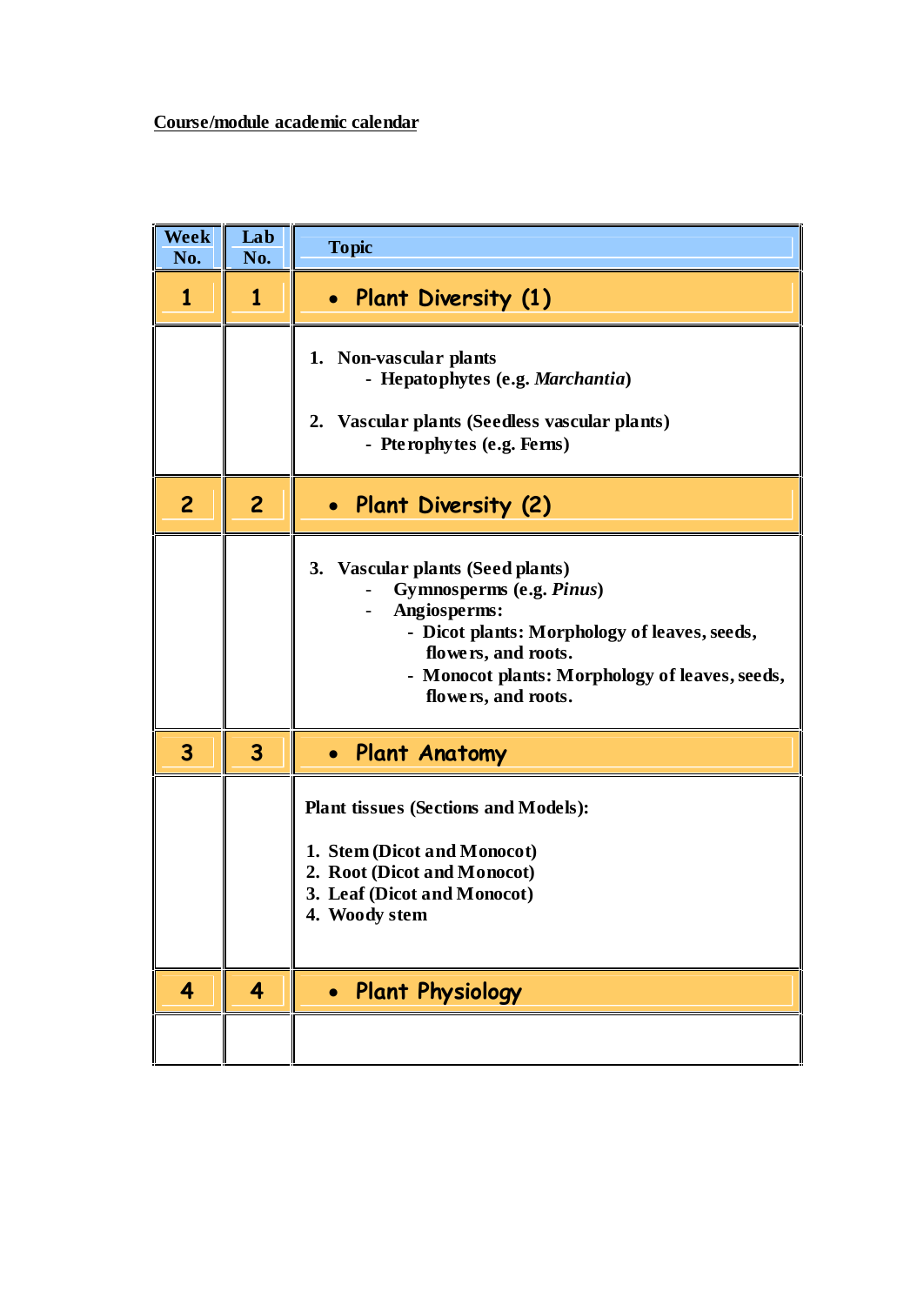| 5 | 5 | • The Prokaryotes                                                                                                                                                                                                                                                                                                                                                                                                                                        |
|---|---|----------------------------------------------------------------------------------------------------------------------------------------------------------------------------------------------------------------------------------------------------------------------------------------------------------------------------------------------------------------------------------------------------------------------------------------------------------|
|   |   | 1. Bacteria<br>Airmicroflora<br>- Morphology<br>- Microscopy<br>- Simple staining<br>2. Cyanobacteria<br><b>Oscillatoria</b><br><b>Gleocapsa</b>                                                                                                                                                                                                                                                                                                         |
| 6 | 6 | Kingdom Protista<br>$\bullet$                                                                                                                                                                                                                                                                                                                                                                                                                            |
|   |   | 1. The Euglenozoa<br><b>Phylum Euglenophyta</b><br><b>Phylum Kinetoplastids</b><br><b>The Alveolata</b><br>2.<br><b>Phylum Ciliophora (Ciliates)</b><br><b>Phylum Apicomplexa</b><br>The Amoebozoa<br>3.<br><b>Phylum Entamoeba</b><br>4. The Stramenoplia<br>Phylum Bacillariophyta<br><b>Phylum Phaeophyta</b><br>5. The Chlorophyta (The green algae)<br><b>Chlamydomonas</b><br><b>Volvox</b><br>Spirogyra<br>6. The Rhodophyta<br>Phylum Rhodophyta |
| 7 | 7 | Mid-Term Exam                                                                                                                                                                                                                                                                                                                                                                                                                                            |
| 8 | 8 | Kingdom Fungi<br>$\bullet$                                                                                                                                                                                                                                                                                                                                                                                                                               |
|   |   | Phylum Chytridiomycota (Chytridion)<br>1.<br>Phylum Zygomycota (Bread mold)<br>2.<br><b>Phylum Ascomycota (Sac fungi)</b><br>3.<br>Phylum Basidiomy cota (Club fungi)<br>4.                                                                                                                                                                                                                                                                              |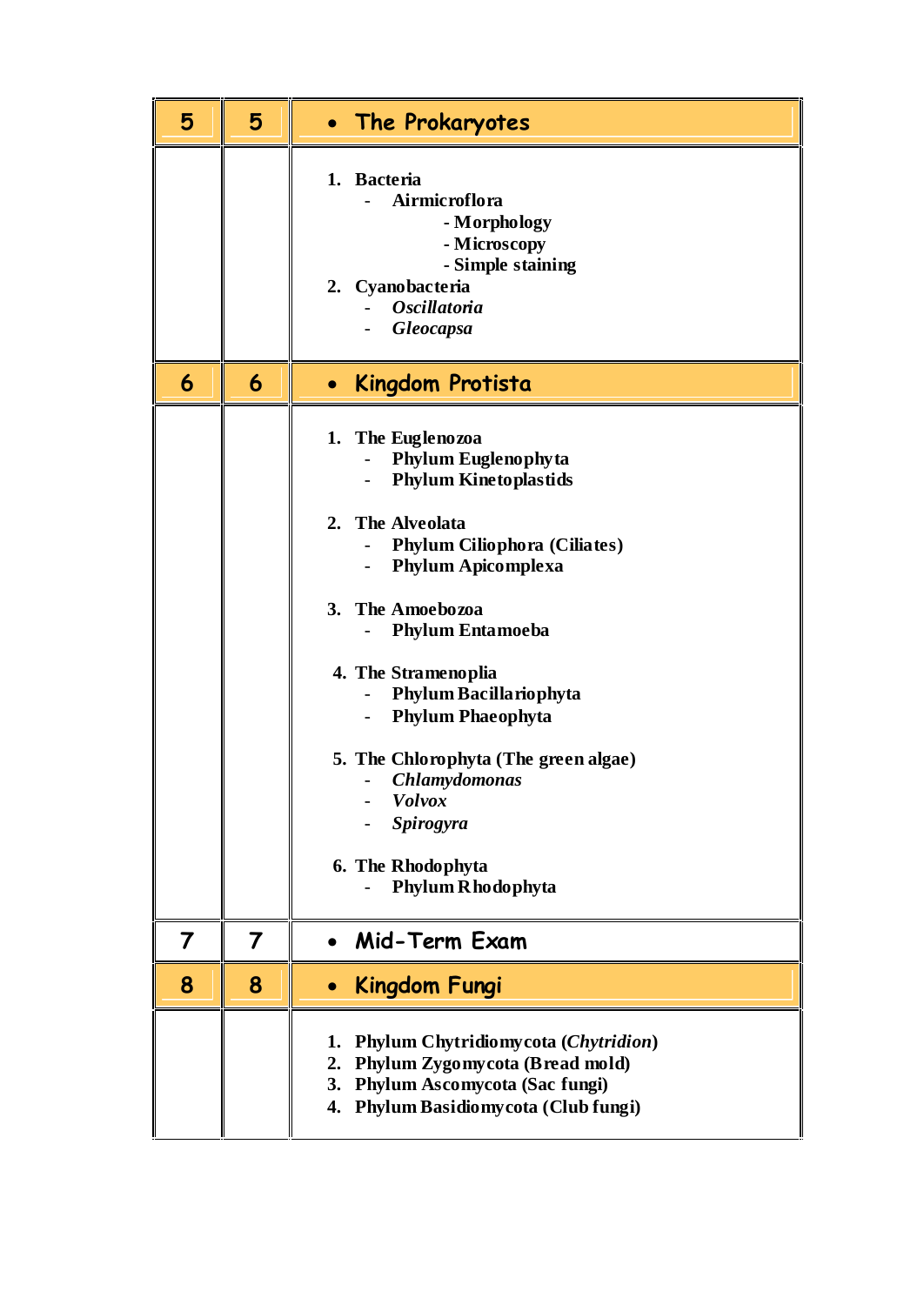| 9  | 9  | • The Invertebrates                                                                                                                                                                                                                                                  |
|----|----|----------------------------------------------------------------------------------------------------------------------------------------------------------------------------------------------------------------------------------------------------------------------|
|    |    | 1. Acoelomate (Sections and Specimens)<br>Planaria<br><b>Taenia</b><br>2. Pseudocoelomate (Sections and Specimens)<br><b>Ascaris</b><br>3. Coelomate (Sections and Specimens)<br>Earthworm                                                                           |
| 10 | 10 | • The Vertebrates                                                                                                                                                                                                                                                    |
|    |    | <b>Rat Anatomy</b><br>1. External anatomy<br>2. Internal anatomy<br>Muscular system<br>Digestive system<br>$\overline{\phantom{a}}$<br><b>Respiratory system</b><br>$\sim$ 10 $\pm$<br><b>Urinogenital system</b><br>Anatomy of the sheep heart (Model and Specimen) |
| 11 | 11 | • Animal Tissues (1)                                                                                                                                                                                                                                                 |
|    |    | 1. Epithelial tissue<br>2. Connective tissue<br><b>Blood</b><br>$\overline{a}$<br>Cartilage<br><b>B</b> one                                                                                                                                                          |
| 12 | 12 | • Animal Tissues (2)                                                                                                                                                                                                                                                 |
|    |    | 3. Muscle tissue<br><b>Skeletal muscle</b><br><b>Smooth muscle</b><br>- Cardiac muscle<br>4. Nervous tissue                                                                                                                                                          |